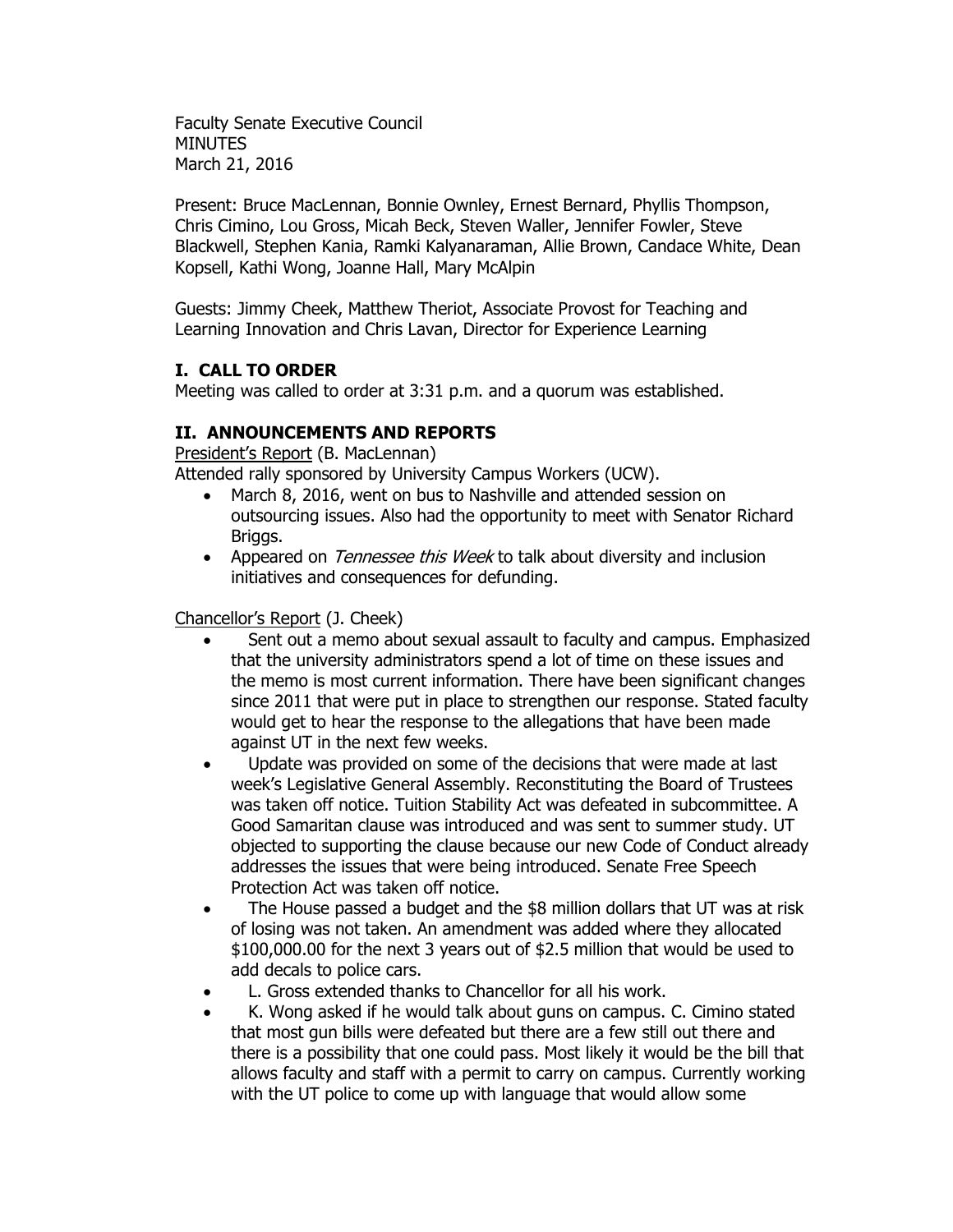oversight. Work is also being done that would assure guns would be concealed and not open carry. K. Wong brought up concerns about the children who are on campus and if one of them got hold of a loaded gun. C. Cimino stated that they have had this discussion with General Council. C. White asked if UT could have a campus policy and noted that there is a policy that says we cannot have wine on campus. C. Cimino responded that they are working on this now and hopes that UT will be able to have language that allows more restriction in such areas.

### **III. CONSENT AGENDA ITEMS**

Minutes of the Executive Council Meeting of February 22, 2016, are forthcoming.

### **IV. REPORTS OF STANDING COMMITTEES**

Appeals Committee (R. Prosser) None.

Athletics Committee (D. Kopsell) None.

Benefits and Professional Development Committee (M. Beck) None.

Budget and Planning Committee (L. Gross) Currently working on getting data regarding lottery scholarships.

#### Faculty Affairs Committee (J. Fowler)

Committee met on 2/29/16 and invited Dr.'s Theriot and Lavan to meet. The committee helped them rewrite their proposal and this will be covered under new business.

Graduate Council (S. Kania)

- Minutes of the Graduate Council's meeting held on January 28, 2016, have been posted on the Council's webpage [\(http://trace.tennessee.edu/utk\\_gcminutes/76\)](http://trace.tennessee.edu/utk_gcminutes/76) .
- B. Ownley asked if the embargo on dissertations is going to change to 3 years. He stated that after getting input from graduate students, faculty, and other stakeholders, everyone thought this was a good time to make this change. He added that it provides copyright protection. B. Ownley noted that in the stem area dissertations were intellectual property. She added that a patent application protects you now and it takes quite a while for getting those. S. Kania said the other side of the argument was to make sure that work by our students does become accessible to the public; thus 36 months. L. Gross asked, if someone is working on their own time why should we insist they publish? M. Beck noted that he always tells students that if they are not paid on a grant or otherwise, they [students] own their classwork. He then asked, How about classwork? Doctoral work is an extension of that. L. Gross added that for creative work (e.g. novel) students have a right not to publish or make it public. L. Gross asked what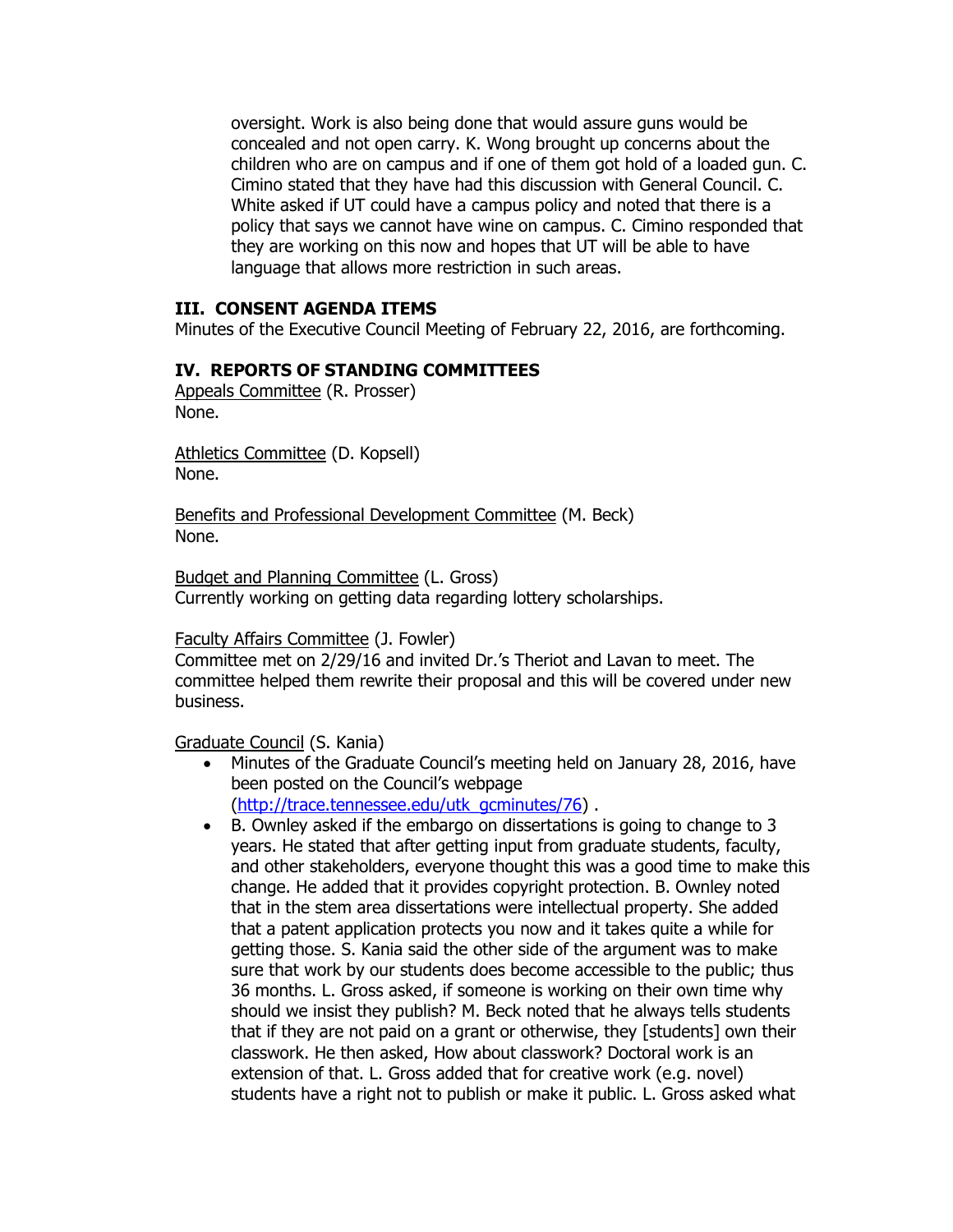the current contract is that the University has as he thought there was one with a for-profit company. S Kania noted contracts were not considered in this discussion. He added that among graduate students and deans this is a popular policy.

Library and Information Technology Committee (K. Wong) None.

Nominations and Appointments Committee (B. Ownley)

- Elections are ongoing. There have been a few problems that are being addressed or have resolved.
- Currently have three nominations for President-Elect for next year. Asked others to think about if there is anyone they think should be considered and to let her know.

Non-Tenure-Track Issues Committee (A. Brown and D. Hadziabdic-Guerry)

- Continuing to go through the Faculty Handbook to make it more uniform.
- Likely that family leave will come up again as an issue.

Research Council (R. Kalyanaraman)

- A summary document of activities, items, and requests from ORE and/or RC members was distributed to senators.
- Recommendations to ORE for the Chancellors' Awards and the Centers review committee activities are completed. The summer SARIF GRA recommendations to ORE are currently ongoing.
- Research Council's Speaker Activities: February 10, 2016, RC meeting: Louis Gross, NimBIOS Director, presented, Building successful major research programs: The Mathematical Biology example from UTK. Jean Mercer, Assistant Vice Chancellor for Research, Director, Office of Sponsored Programs and Louise Nuttle, Director, Faculty Development team presented on March 9, 2016.
- Centers committee working on identifying differences between Centers, Bureaus, and Institutes for purpose of streamlining ORU applications.
- Based on request from Vice Chancellor for Research & Engagement Eighmy, Chancellor's awards committee looked into and suggested changes to eligibility criterion for Chancellor's awards. They are presently looking into this further as Chancellors awards for non-tenure track faculty need to be identified and considered as part of the overall discussion.
- Research Council's (RC) chairs discussion with various engineering faculty (tenure–track and senior) suggests that some faculty have the impression that the concept of 'tenure' (permanency) is being slowly eroded. RC chair requested Provost's office for statistics on tenure-track and tenured faculty retention data. Vice Provost Zomchick is presently working to provide this by the next RC meeting on April 13, 2016. B. Ownley asked if there has been any word on the tenure task force. He stated that at the last meeting there was a list of elements (not specific language) that goes into policy. They were going to be finalized and given to President DiPietro. At some point there was an agreement for Senate to review. They are supposed to be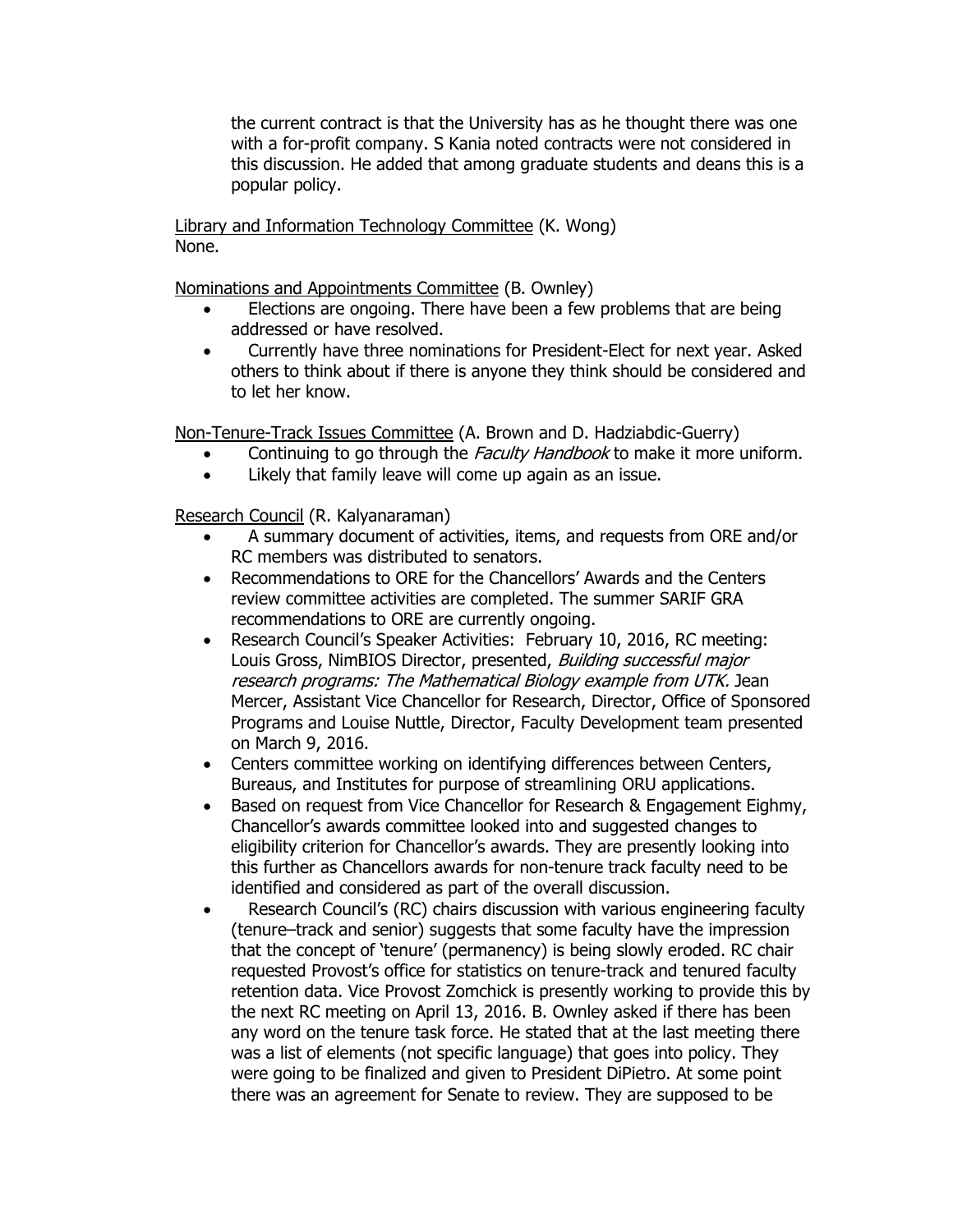given to BoT. C. White stated that was the last she'd heard; that the Senate must approve it. L. Gross stated that the data he's gotten on the total number of tenure has stayed consistent. There certainly has been an increase for non-tenured faculty from 60 to 380 over the last 25 years.

• Selection of a new head for the JIAM is underway and present head, George Parr, is stepping down and leaving UT.

Teaching and Learning Council (J. Richards and K. McKanders) None.

Undergraduate Council (R. Bennett)

- A document of the major changes affecting departments was distributed to senators [\(http://senate.utk.edu/wp](http://senate.utk.edu/wp-content/uploads/sites/16/2015/11/Undergraduate-Council-Summary-3-21-16.pdf)[content/uploads/sites/16/2015/11/Undergraduate-Council-Summary-3-21-](http://senate.utk.edu/wp-content/uploads/sites/16/2015/11/Undergraduate-Council-Summary-3-21-16.pdf) [16.pdf\)](http://senate.utk.edu/wp-content/uploads/sites/16/2015/11/Undergraduate-Council-Summary-3-21-16.pdf).
- M. Theriot and C. Lavan briefly discussed service learning.
- Received an overview of the recruitment, admissions, and enrollment management processes from Kari Alldredge.
- A small task group presented recommended changes to the UG Council operating guidelines. These were minor changes.
- Removed conflicting statements in the Responsibilities of the Chair and in the individual committees in terms of how members were appointed.
- A section was added to the Operating Guidelines on proxies that documents what our practice has been.
- Changed from specific numbers of members on committees to a small range. This helps in making appointments and balancing membership.
- Clarified that the chair is a non-voting ex-officio member on committees.
- Corrections made to match current titles (Vice Chancellor for Academic Affairs changed to Vice Provost, Academic Affairs; Minority Affairs to Multicultural Student Life).
- Currently recommending two small changes to the Faculty Senate bylaws, which govern the operation of the UG Council. If they cannot be presented, he would recommend deferring until next year.

University Systems Relations Committee (S. Blackwell) None

## **V. UNFINISHED BUSINESS**

Faculty Evaluation Manual and QEP (J. Fowler)

• Last Faculty Senate Executive Council meeting, J. Fowler brought a request to incorporate language from the new QEP into the Faculty Evaluation Manual from Associate Provost for Teaching and Learning Innovation, Dr. Matthew Theriot. She was asked to take the matter back to the Faculty Affairs Council for further consideration. The Council is now proposing new language instead [\(http://senate.utk.edu/wp](http://senate.utk.edu/wp-content/uploads/sites/16/2015/11/Faculty-Evaluation-Manual-Language-Proposal-for-EL-QEP-2-29-16.pdf)[content/uploads/sites/16/2015/11/Faculty-Evaluation-Manual-Language-](http://senate.utk.edu/wp-content/uploads/sites/16/2015/11/Faculty-Evaluation-Manual-Language-Proposal-for-EL-QEP-2-29-16.pdf)[Proposal-for-EL-QEP-2-29-16.pdf\)](http://senate.utk.edu/wp-content/uploads/sites/16/2015/11/Faculty-Evaluation-Manual-Language-Proposal-for-EL-QEP-2-29-16.pdf). J. Fowler read both the current language and the proposed language changes to the Faculty Evaluation Manual. Dr.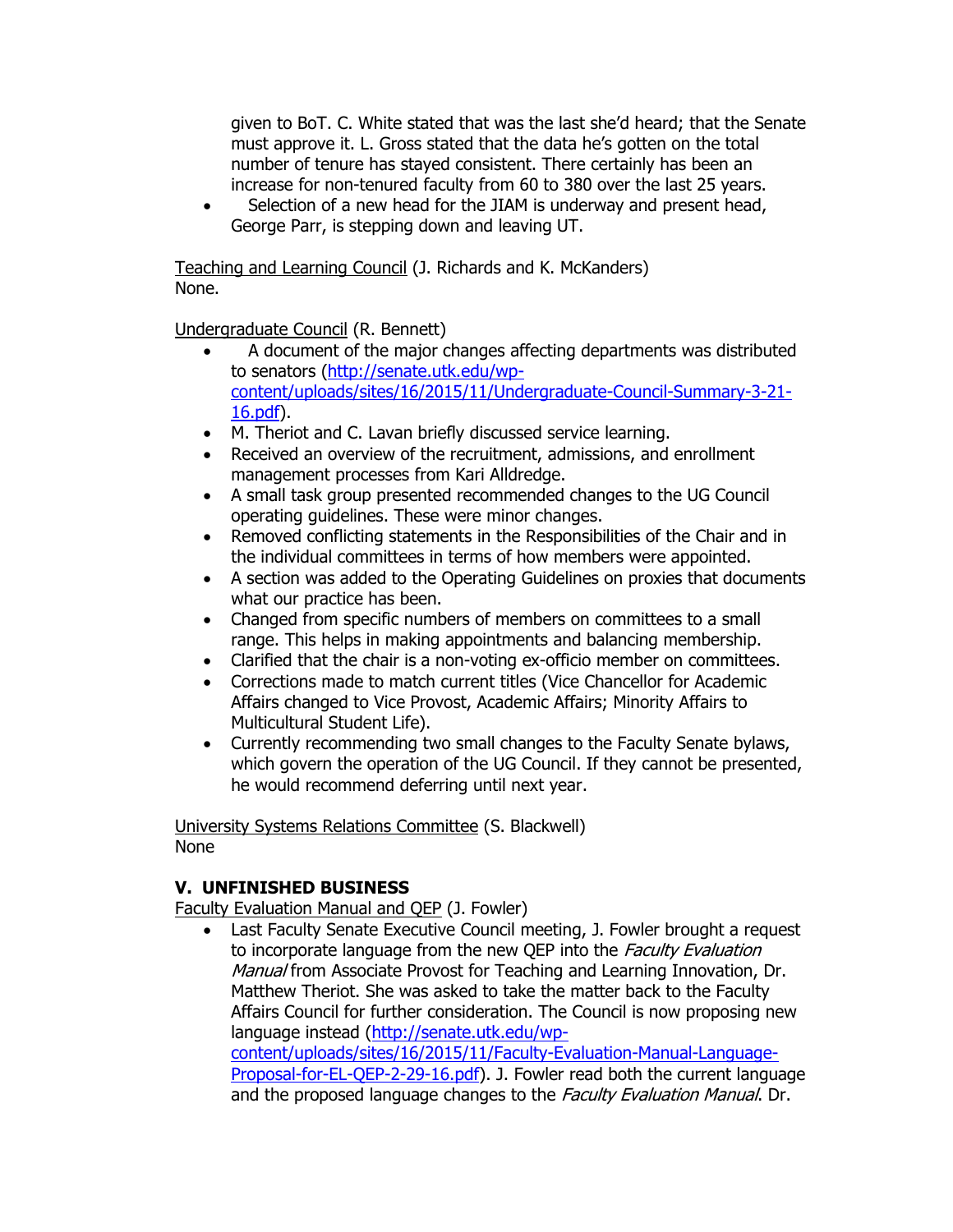Theriot, who was also in attendance, shared that the proposed changes are meant to emphasize the importance of experiential learning. Concern from senators included that some directors use the *Faculty Handbook* as a primary policy document for faculty evaluations and that the changes could potentially harm faculty during their evaluations. Another concern senators raised was that experiential learning is not possible for some fields. Dr. Theriot explained that experiential learning is a very broad term and the intentions behind the changes were to encourage more ways to teach other than lectures. He also emphasized that the proposed language changes was to recognize faculty not to penalize them.

M. McAlpin asked if the language from the previous QEP is still being used, and Dr. Theriot said it is still in place and is being used for small grants. M. McAlpin stated that she does not see the need for having the QEP language in the Faculty Evaluation Manual and sees adding it as a mistake. She further does not think that language regarding the last QEP should have been put in the Faculty Evaluation handbook before and maintains her concern about the potential for faculty getting penalized on their evaluations even though it would not be meant to affect their one's score. Dr. Theriot noted that the QEP is a big part of SACs for accreditation. So experiential teaching is a mechanism. M. Beck shared that there is also danger for faculty when supervisors do not value a certain approach as much, which can also negatively impact affect junior faculty. He emphasized the need to be very careful with anything that has to do with evaluation. Dr. Theriot again shared the proposal is not meant to be used in a punitive way – but to reward.

L. Gross made a recommendation to send the matter back to Faculty Affairs to formally consider taking out any language from the prior QEP. C. White seconded. Discussion was opened up and J. Hall offered that if these are things faculty have to be protected from as legitimate parts of his or her workload then we should change it there. She agrees that faculty should be protected and that faculty could be harassed. This language should not be part of evaluation. C. White added that QEP is great for the university; it just does not belong in the *Faculty Evaluation Manual*. J. Fowler asked for a point of clarification from L. Gross in that the recommendation is to bring back policy without any QEP language in the Faculty Evaluation Manual, and L. Gross said, yes. The vote was called and the motion passed unanimously.

#### **VI. NEW BUISNESS**

Feedback on SAIS Faculty Survey (B. MacLennan)

- Provost Martin is requesting input on the faculty survey.
- A discussion related to the pros and cons of SAIS ensued. It was noted that the goal is to use more than the SAIS to evaluate teaching. D. Kopsell asked if the students are trained to complete the evaluation as freshman. B. MacLennan stated that there has been some discussion and there is supposed to be training. K. Wong asked what happens if a Graduate Teaching Assistant teaches the majority of the class. She noted that the